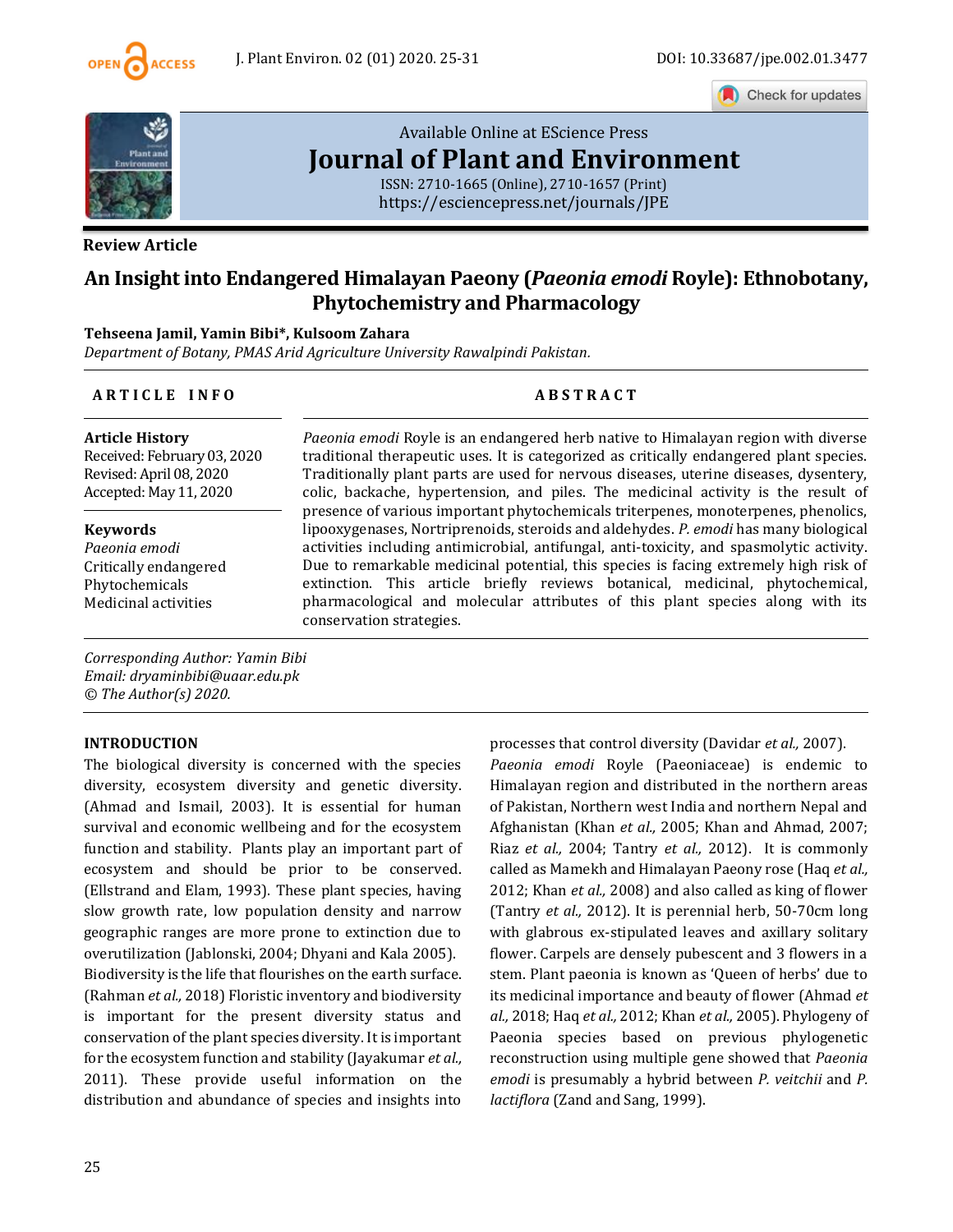

Figure 1. Flower and Root of *Paeonia emodi.*

The plant is critically endangered under category A with population reduction of 81% (Haq, 2011). People use local plants for their multidimensional purposes (Hamayun *et al.,* 2003). According to World Health Organization report, 80% of the world population depends on medicinal plants and thus it increased the threat to the natural population of medicinal plants (Kandari *et al.,* 2012). Many plant species are threatened with extinction because of the gradual disappearance of the terrestrial natural ecosystems for various human activities and small patches are extremely valuable for maintain regional plant diversity (ARROYO‐RODRÍGUEZ *et al.,* 2008). Often, this is due to the clearing of indigenous vegetation for agriculture and the resulting erosion, salinization, and invasion of alien species, but more recently climate change is looming as a significant new threat (Reed *et al.,* 2011; Wang *et al.,* 2017). The causes of loss of species are numerous but fragmentation and loss of natural habitats are major. (Jayakumar *et al.,* 2011). *Paeonia emodi* is highly medicinal plant and found several applications in indigenous medicinal system as well. The rhizomes of plant are used to make tonic for backbone (Hamayun *et al*., 2004). Roots are used for headache, to cure vomiting and as aid for pregnancy (Khan *et al*., 2005). The seeds are purgative and emetic (Riaz *et al.,* 2004). *Paeonia emodi* shows antifungal, antibacterial, phytotoxic, cytotoxic, and insecticidal activity (Mufti *et al.,* 2012; Ismail *et al.,* 2003; Khan *et al.,* 2005). It is highly useful medicinally and it is dire need to conserve this plant species. It is reported critically endangered in Pakistan. Its conservation should be the prior concern. In view of biodiversity, Pakistan is under the great threat of extinction. Managing of the disturbance regime of the landscapes is one of the foundations for the biodiversity conservation. (Jayakumar *et al.,* 2011).



Figure 2. Distribution map of *Paeonia emodi* on world map.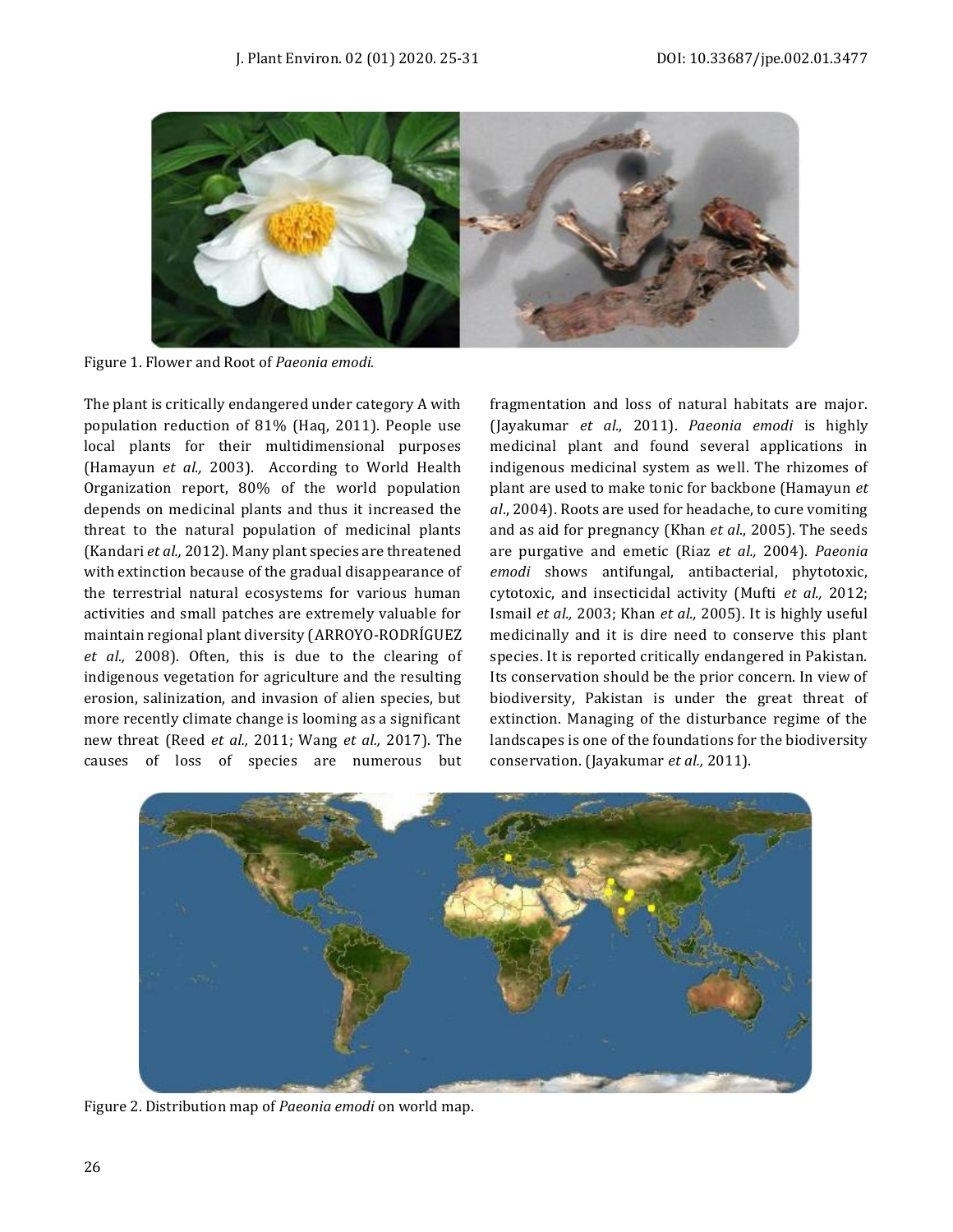#### **Phytochemicals**

Lipoxygenases constitute a family of non-haem iron containing dioxygenases and antioxidant compounds are present in the paeonia emodi. These compounds are found useful in the asthma, cancer, aging, and angiogenesis (Riaz *et al.,* 2004). Along with these oleanolic acid, phenolic compounds, betulinic acid, ethyl

gallate, methyl grevillate, emodinol, benzoic acid, 3 hydroxybenzoic acid, paeonin A and B, steroids, aldehydes (Ahmad *et al.,* 2018) 1, 5-dihydroxy-3 methylanthraquinone have been isolated from P. emodi (Khan *et al.,* 2005; Khan and Ahmad, 2007). Nortriprenoids were also extracted from the roots of *Paeonia emodi (*Tantry *et al.,* 2012).



Figure 3. Active Phytochemical structure: Paeonin A (left) and Paeonin B (right).



Figure 4. Chemical constituent in *Paeonia emodi* (Zargar *et al.,* 2013).

## **Ethnopharmacology**

The folk recipes are prepared either from the whole plant or from their different organs, like leaves, stem, bark, root, flower, seed, prop roots etc and from their secondary product such as gum, resins, and latex (Haq *et al.,* 2012). The root of *Paeonia emodi* is crushed and mixed with milk, sugar and is used in backache and internal body pains. *et al.,* 2006) Rhizome is used to increase milk production in livestock, also used as tonic (Haq *et al.,* 2012). The dried leaves are used as a vegetable, which

helps to purify the blood. The dried leaves are fried with ghee and use to cure dysentery and colic (Negi and Maikhuri *et al.,* 2017). The infusion of dried flower is used in diarrhea (Haq *et al.,* 2012). The underground tubers are used in nervous diseases, uterine diseases, colic, bilious obstructions, dropsy, epilepsy, convulsions, and hysteria (Riaz *et al.,* 2003; Zargar *et al.,* 2013). Plant is medicinally important, and its conservation is the major issue. Due to lack of knowledge, people indigenously use this to cure diseases and it leads to threatening of species.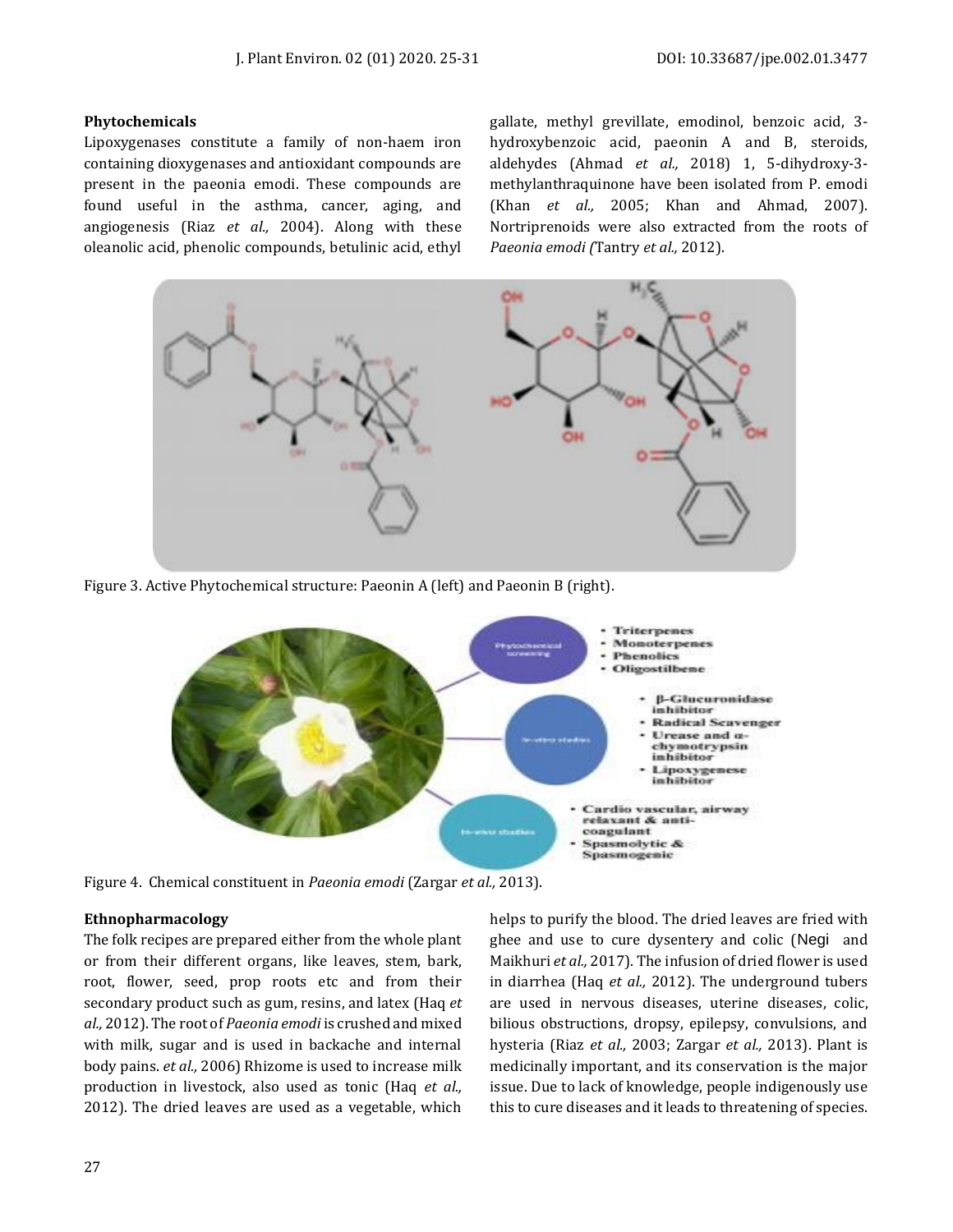| S.no | Part used | Traditional uses                                                                                                                                                        | References                                     |
|------|-----------|-------------------------------------------------------------------------------------------------------------------------------------------------------------------------|------------------------------------------------|
|      | Roots     | It is crushed with milk and sugar and<br>used for backache and internal body<br>pains.<br>Root decoction taken orally is for<br>treatment of intestinal pain, dysentery | (Gilani et al., 2006)<br>(Bisht et al., 2013)  |
|      |           | and piles.<br>It is used traditionally for production of                                                                                                                | (Hag <i>et al.</i> , 2012)                     |
| 2    | Rhizome   | milk in livestock.<br>Powder and decoction of rhizomes are<br>used for 12-15 days for curing a<br>hypertension.                                                         | (Ahmad <i>et al.,</i> 2015)                    |
| 3    | Leaves    | Dried leaves are used to purify blood and<br>often mixed with ghee to cure dysentery<br>and colic                                                                       | (Negi and Maikhuri, 2017; Haq et al.,<br>2012) |
| 4    | Tubers    | It is used for nervous disorder and<br>uterine diseases                                                                                                                 | (Riaz et al., 2003; Zargar et al., 2013)       |

Table 1. Traditional uses of plant parts of *Paeonia emodi.*

## **Pharmacological properties Antifungal activity**

Air dried and aerial and ground plant material are used against fungal growth (Mufti *et al.,* 2012; Ismail *et al.,* 2003; Khan *et al.,* 2005). Fungi can cause infection of blood, liver, lungs, and mouth etc. The crude extract of *P. emodi* is used against *Trichophyton longifusus, Candida albicans, Aspergilus flavus, Microsporum canis* and *Fusarium solani.* This in-vitro study shows no growth of fungi (Khan *et al.,* 2005). Because of this activity people locally use this plant and lead to the threatning of species and there is need to conserve the plant.

## **Antimicrobial activity**

The crude extract of plant is also potent against many pathogenic bacteria and show antimicrobial activity (Ismail *et al.,* 2003; Mufti *et al.,* 2012; Khan *et al.,* 2005*). E. coli, P. aeruginosa, S. Aureus*, *Pseudomonas aeruginosa* and *Salmonella typhi* were potently killed by this extract (Mufti *et al.,* 2012). This plant could be used as pharmaceutical industry and need to preserve this.

## **Free radical scavenging activity**

The potential antioxidant activity of the plant extracts was assessed on the basis of the scavenging activity of free radical (Zargar *et al.,* 2014) and enzyme inhibition activities against jack bean and *Bacillus pasteurii* urease. (Khan *et al.,* 2005b) Plant show potent activities against them. (Riaz *et al.,* 2004).

## **Insecticidal activity**

Insecticidal activity of extract of paeonia was also observed against *Tribolium castaneum, Bruchus pisorum and Rhyzopartha dominica. Permethrin.* It is medicinally important plant and show the activity by killing them (Khan *et al.,* 2005; Ismail *et al.,* 2003).

## **Brine shrimp toxicity**

*Artemia salina* (brine-shrimp eggs) was used to determine the cytotoxicity of the extract. This exract is shows the activity against cytotoxicity of brine shrimp (Khan *et al.,* 2005; Ismail *et al.,* 2003).

## **Spasmolytic activity**

The crude extract and subsequent fractions from the aerial parts of *P. emodi* were studied for their effects on the isolated rabbit jejunum. The crude extract displayed significant spasmolytic activity in a dose-dependent manner and inhibited the spontaneous motility of the rabbit jejunum by 76% (Khan and Ahmad, 2007).

## **Threats towards its extinction**

Over exploitation, loss of habitat, attack of pathogens, effect of introduced taxa and change in environments were responsible for making these species either endangered or critically endangered species. Extensive grazing and deforestation which have led to forest fragmentation and degradation of the habitat are the primary causes of species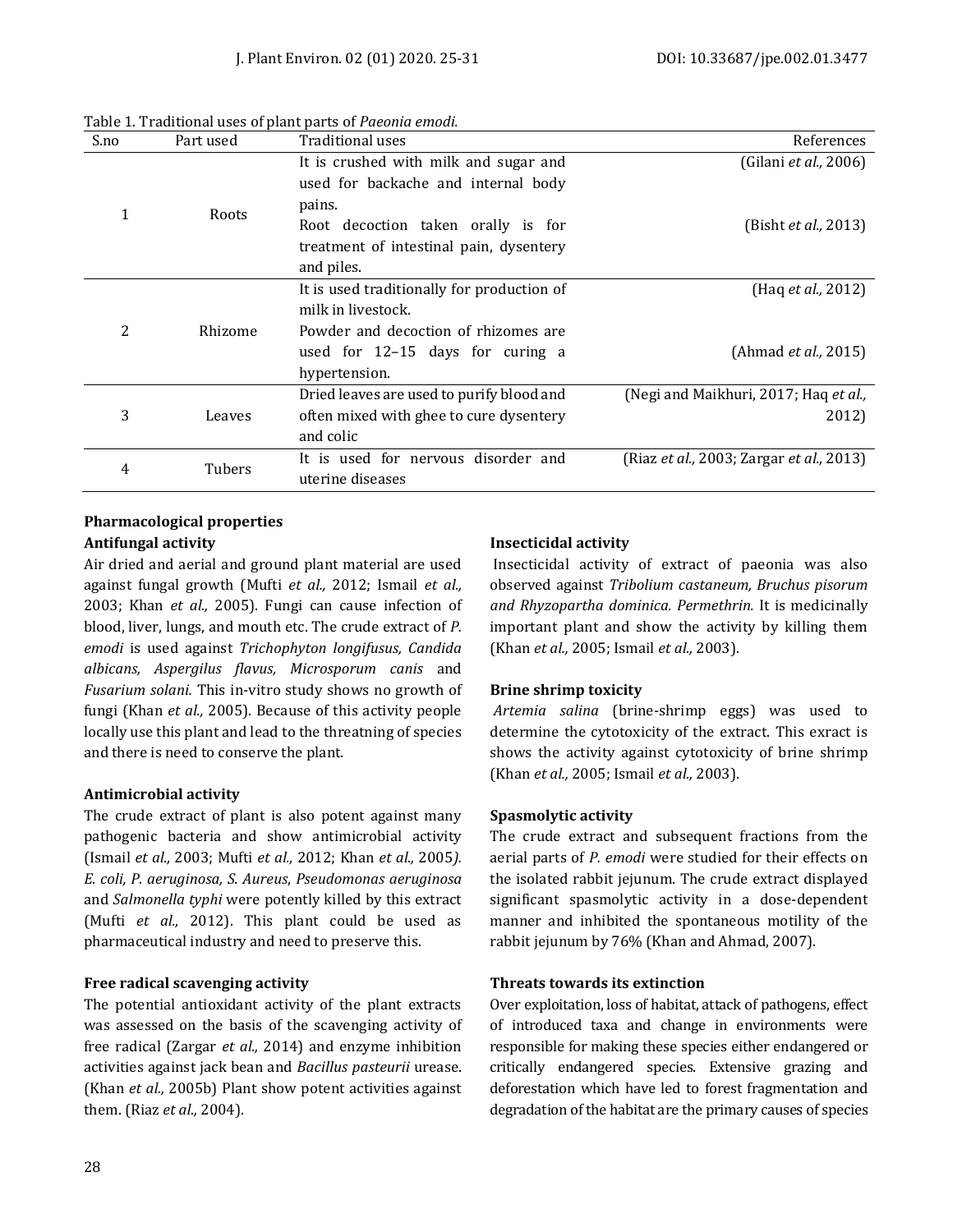extinction in the area (Haq, 2011) Indiginously, it is being over exploited which has contributed in being critically endangered. Excessive harvesting and large-scale developmental activities have resulted in fragmentation and reduced population size (Ravikanth *et al.,* 2018).

## **Conservation strategies**

The destruction of biological diversity has reached to the proportions of a global crisis in its magnitude, severity, and urgency. Effective conservation of biological diversity requires a sound basis in scientific understanding of the entities being protected and this is a fundamental need of conservation biology (Schemske *et al.,* 1994).

## **Ex-situ conservation**

Ex situ conservation methods sample genetic diversity of species using certain criteria and store/propagate the collected material outside its native habitat (Volis and Blecher, 2010). RAPD PCR amplification is one of method to conserve plant species. The ex-situ conserved population ML holds an intermediate level of genetic diversity compared with three natural populations and conserved 88.31% of the total genetic variation of the species (Li *et al.,* 2002) The restored environments will undoubtedly differ from the original habitats and communities (Schemske er al. 1994) It is therefore critical that the released populations have sufficient genetic variability to provide adaptive flexibility in an uncertain future (Li *et al.,* 2002).

Botanical Gardens have played important role in ex situ conservation of rare and endangered plants (Li *et al.,* 2002; Volis and Blecher, 2010) They also focus on wild plants and non-economic plants. But plants could only be genetically conserved due to lack of available space to grow them (Li *et al.,* 2002).

In conservation, the inter-situ approach proposed an offsite collection maintained within the natural habitat. This approach was treated as potentially very promising. It can be applied to the lands of low economic value such as abandoned agricultural lands and allows simultaneous reintroduction of large number of species (Volis and Blecher, 2010). Therefore, another method to conserve is planting of sampled germplasm as live gene banks and creation of living collection.

## **In-situ conservation**

For speies threatened with extinction, in situ conservation may be the best option. The use of in vitropropagated plants for reintroduction or restoration of rare species is also finding application, and this relies on the development of successful methods for acclimatizing plants from culture to in situ conditions (Reed *et al.,* 2011) when several species within an ecosystem are endangered, sampling and planting can be done in parallel for several coexisting species. In this case the only factor limiting number of species to be preserved in living collections is available space. In general, multi-species living collections should be viewed as a preferred option. (Volis, 2010). Another promising approach is to identify `hotspots', or areas featuring exceptional concentrations of endemic species and experiencing exceptional loss of habitat (Myers *et al.,* 2000).

## **CONCLUSIONS**

The medicinal properties of *Paeonia emodi* discussed in this review have highlighted significant traditional and pharmacological activities of this plant. It is reported as critically endangered species. It is highly medicinal, and it is used by indigenous people for treatment. This excessive use and exploitation lead to the threatening of this species from its habitat. Different efficient, wise, and sustainable conservation strategies could be applied to protect this plant. The integrated approach is to match the biological subject of concern with the most suitable conservation method.

## **REFERENCES**

- Ahmad, F.B., and G. Ismail. 2003. Medicinal plants used by Kadazandusun communities around Crocker Range. ASEAN Review of Biodiversity and Environmental Conservation (ARBEC), 1: 1-10.
- Ahmad, L., A. Semotiuk, M. Zafar, M. Ahmad, S. Sultana, Q.R. Liu and G. Yaseen. 2015. Ethnopharmacological documentation of medicinal plants used for hypertension among the local communities of DIR Lower, Pakistan. Journal of ethnopharmacology, 175, 138-146.
- Ahmad, M., K. Malik, A. Tariq, G. Zhang, G. Yaseen, N. Rashid and M.P.Z. Khan. 2018. Botany, ethnomedicines, phytochemistry and pharmacology of Himalayan Paeony (*Paeonia emodi* Royle.). Journal of ethnopharmacology, 220: 197-219.
- Arroyo‐Rodríguez, V. Í. C. T. O. R., E. Pineda, F. Escobar and J.U.L.I.E.T.A. Benítez‐Malvido. 2009. Value of small patches in the conservation of plant‐species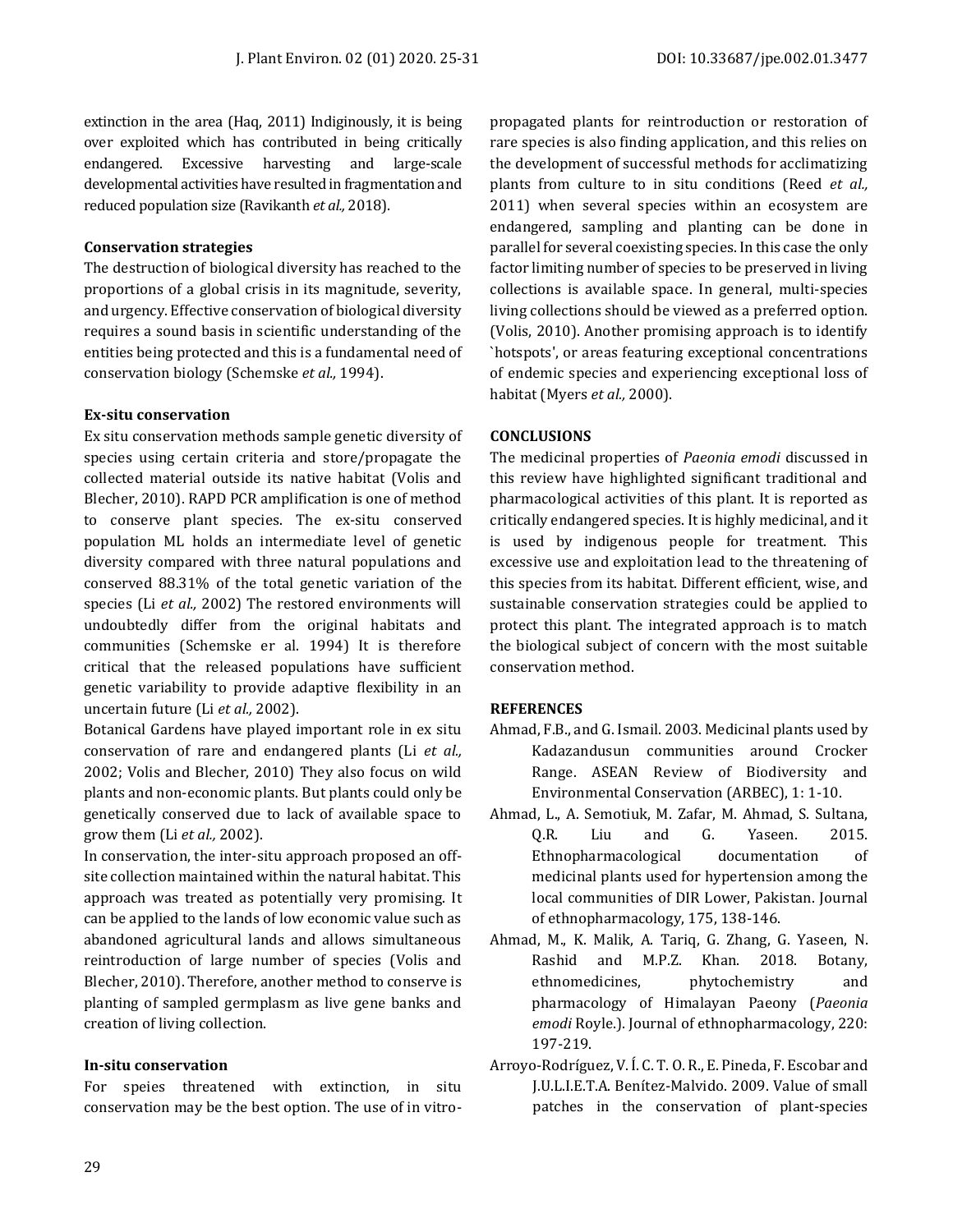diversity in highly fragmented rainforest. Conservation Biology, 23(3), 729-739.

- Bisht, V.K., J.S. Negi, A.K. Bh and R.C. Sundriyal. 2013. Traditional use of medicinal plants in district Chamoli, Uttarakhand, India. Journal of Medicinal Plants Research, 7(15): 918-929.
- Davidar, P., D.M. Dass and S.L. Vijayan. 2007. Floristic inventory of woody plants in a tropical montane (shola) forest in the Palni hills of the Western Ghats, India. Tropical Ecology, 48(1): 15-26.
- Dhyani, P.P. and C.P. Kala. 2005. Current research on medicinal plants: Five lesser known but valuable aspects. Current science, 88(3): 335-335.
- Ellstrand, N.C. and D.R. Elam. 1993. Population genetic consequences of small population size: implications for plant conservation. Annual review of Ecology and Systematics, 24(1): 217-242.
- Falk, D.A. 1990. Endangered forest resources in the US: Integrated strategies for conservation of rare species and genetic diversity. Forest Ecology and Management, 35(1-2): 91-107.
- Fay, M.F. 1992. Conservation of rare and endangered plants using in vitro methods. In Vitro Cellular and Developmental Biology-Plant, 28(1): 1-4.
- Gilani, S.A., R.A. Qureshi and S.J. Gilani. 2006. Indigenous uses of some important ethnomedicinal herbs of Ayubia National Park, Abbottabad, Pakistan. Ethnobotanical Leaflets, 2006(1): 32.
- Guerrant, E.O., K. Havens and M. Maunder. (Eds.). 2004. Ex situ plant conservation: supporting species survival in the wild (Vol. 3). Island Press.
- Hamayun, M. and M.F. Chaudhary. 2004. Effect of foliar and soil application of NPK on different growth parametersand nodulation in lentil. Sarhad Journal of Agriculture (Pakistan).
- Hamayun, M., A. Khan and M.A. Khan. 2003. Common medicinal folk recipes of District Buner, NWFP, Pakistan. Ethnobotanical Leaflets, 2003(1): 14.
- Hamayun, M., S.A. Khan, E.Y. Sohn and I.J. Lee. 2006. Folk medicinal knowledge and conservation status of some economically valued medicinal plants of District Swat, Pakistan. Lyonia, 11(2): 101-113.
- Haq, F.U. 2011. Conservation status of the critically endangered and endangered species in the Nandiar Khuwar catchment District Battagram, Pakistan. International Journal of Biodiversity and Conservation, 3(2): 27-35.
- Haq, F., S. Rehman, H. Ahmad, Z. Iqbal and R. Ullah. 2012. Elemental analysis of *Paeonia emodi* and *Punica*

*granatum* by atomic absorption spectroscopy. American Journal of Biochemistry, 2(4): 47-50. [http://eol.org/data\\_objects/29271174](http://eol.org/data_objects/29271174)

- Ismail, M., Z. Iqbal, B. Ahmad, S. Zakir and U. Niaz. 2003. Biological and pharmacological properties of two indigenous medicinal plants, *Rheum emodi* and *Paeonia emodi*. Pakistan Journal of Biological Sciences, 6(9): 984-986.
- Jablonski, D. 2004. Extinction: past and present. Nature, 427(6975): 589-589.
- Jayakumar, S., S.S. Kim and J. Heo. 2011. Floristic inventory and diversity assessment-a critical review. Proceedings of the International Academy of Ecology and Environmental Sciences, 1(3-4): 151.
- Kandari, L.S., P.C. Phondani, K.C. Payal, K.S. Rao and R.K. Maikhuri. 2012. Ethnobotanical study towards conservation of medicinal and aromatic plants in upper catchments of Dhauli Ganga in the central Himalaya. Journal of Mountain Science, 9(2): 286- 296.
- Khan, S.M., S. Page, H.A.B.I.B. Ahmad, H.A.M.A. Shaheen and D.M. Harper. (2012). Vegetation dynamics in the Western Himalayas, diversity indices and climate change. Sci., Tech. and Dev, 31(3), 232-243.
- Khan, T., and M. Ahmad. 2007. Spasmolytic and spasmogenic activities of crude extract and subsequent fractions of Paeonia emodi. Die Pharmazie-An International Journal of Pharmaceutical Sciences, 62(6): 476-477.
- Khan, T., M. Ahmad, H. Khan and M.A. Khan. 2005. Biological activities of aerial parts of *Paeonia emodi* Wall. African Journal of Biotechnology, 4(11).
- Khan, T., M. Ahmad, M. Nisar, M. Ahmad, M.A. Lodhi and M.I. Choudhary. 2005b. Enzyme inhibition and radical scavenging activities of aerial parts of *Paeonia emodi* Wall. (Paeoniaceae). Journal of enzyme inhibition and medicinal chemistry, 20(3): 245-249.
- Li, Q., Z. Xu and T. He. 2002. Ex situ genetic conservation of endangered *Vatica guangxiensis* (Dipterocarpaceae) in China. Biological Conservation, 106(2): 151-156.
- Maikhuri, R.K., S.Nautiyal, K.S. Rao and R.L. Semwal. 2000. Indigenous knowledge of medicinal plants and wild edibles among three tribal sub communities of the central Himalayas, India. Indigenous Knowledge and Development Monitor, 8(2): 7-13.